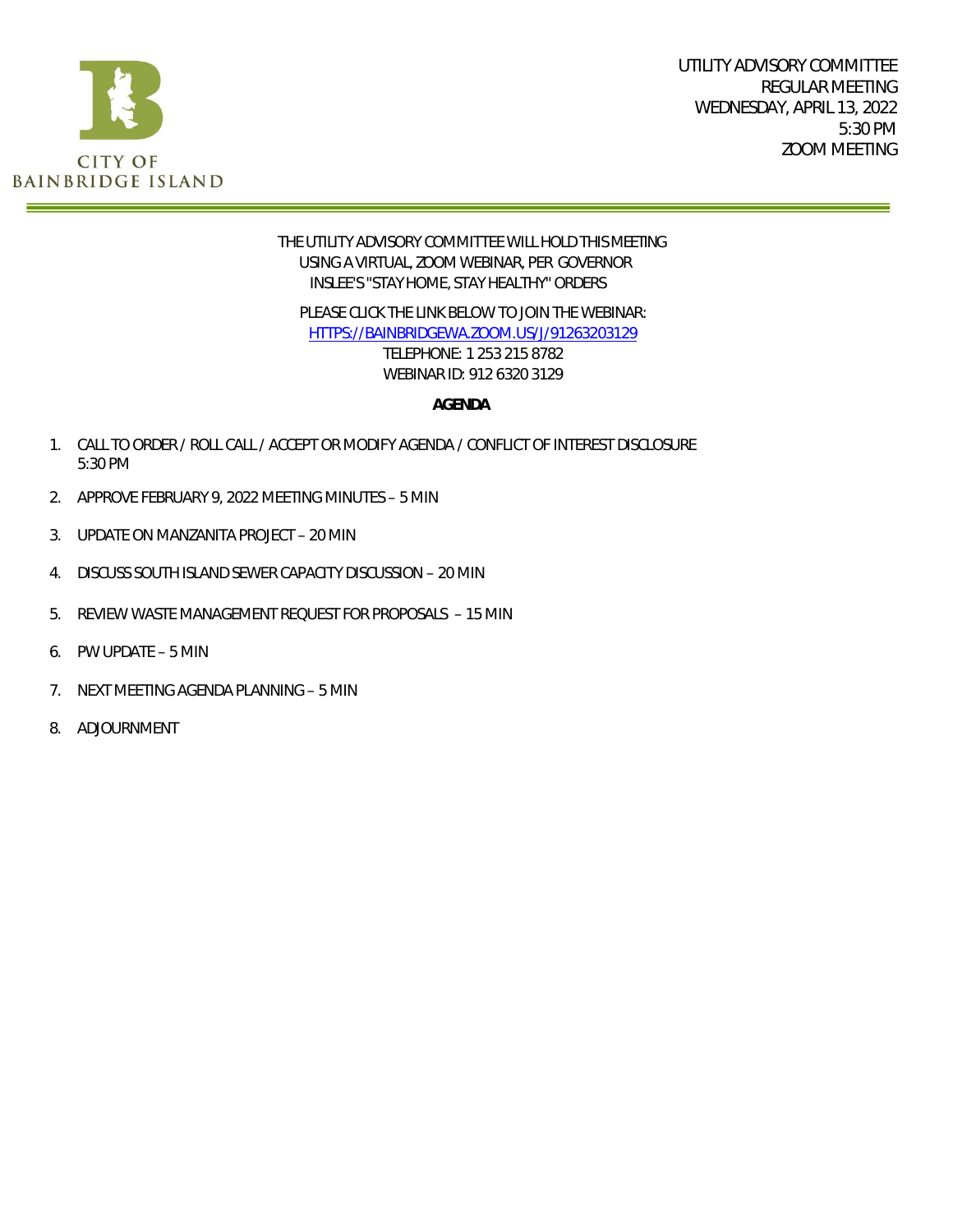#### **CITY OF BAINBRIDGE ISLAND UTILITY ADVISORY COMMITTEE FEBRUARY 9, 2022 MEETING MINUTES**

Ted Jones Called the meeting to order at 5:35 pm.

Members present: Ted Jones, Andy Maron, Charlie Averill, Svend Brandt-Erichsen. Sheina Hughes joined the meeting about 6:00 pm.

Also present: Chris Wierzbicki (Public Works Director), Jon Quitslund (council member liaison)

#### **1. MINUTES APPROVED**

Minutes from the December 8, 2021 meeting were approved unanimously.

#### **2. REVIEW DRAFT SCOPES OF WORK**

Andy asked: Does the city have the staffing to manage all these projects? Chris noted that it will be a lot of work. All of them will come to the council in February or March.

#### **WASTEWATER TREATMENT PLAN CAPACITY UPGRADES**

The city has reached capacity threshold, so needs to begin process of expanding. First step will be an analysis of how the plant is working, then developing near-term operational improvements to expand the capacity in the next year or so. More extensive improvements will be designed later for longer-term improvements.

Wastewater treatment outfall, on the east side of Wing Point, is in the middle of a shellfish harvest bed, so plan would be eventually to move the outfall away from the shellfish bed.

Chris also noted that unstable power is part of the explanation for the recent problem; the system currently requires manual reset after an interruption. The city will look further at how to address this

#### **WASTEWATER BENEFICIAL RE-USE**

The city will be looking at ways to use wastewater, hopefully in a way that is beneficial to the environment. Andy noted that at this point this project has not been recommended by the UAC. The costs may be so high as to be problematical. Chris noted that the city will also be looking at Sewer District 7 plant outfall.

#### **SUNDAY COVE, LOWER LOVELL, WOOD, WING POINT SEWER PROJECT**

Looking at revisions to our current systems. Beach mains have been there for 50+ years, requiring regular cleaning and presenting environmental hazards. The city is now moving forward with contract, to replace with mains in the public right of way, adding new pump station. Received \$3.5 million low-interest loan to support this project.

The Wing Point pump station also has a problem of being inundated at high tides. Considering a relocation off the beach, several feet out of the tidal zone; this will require a change in the contract.

Andy mentioned that we may want to have some discussion regarding impact on rates. Public Trust Fund money will pay the costs, but that's a loan that needs to be paid back eventually.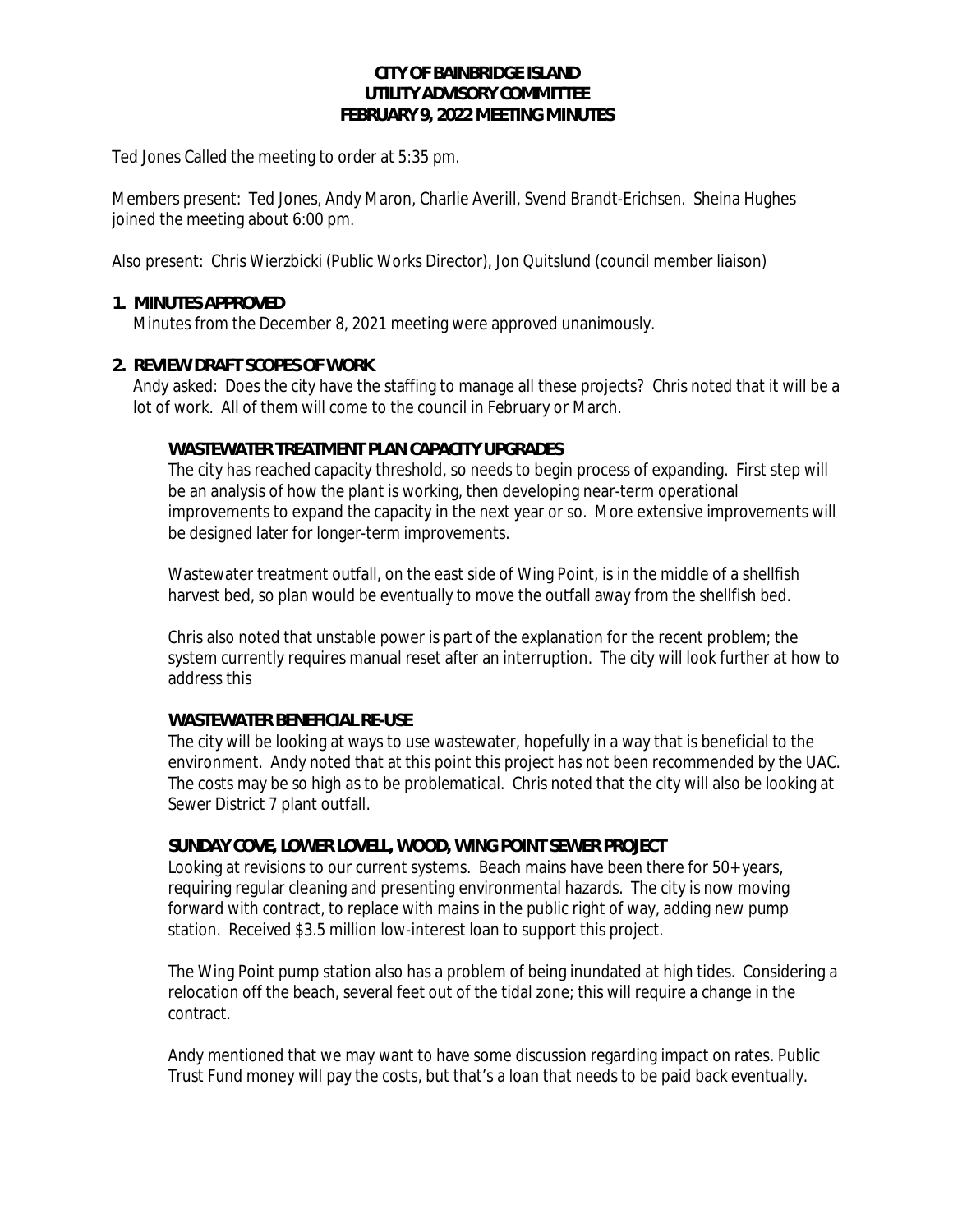#### **WINSLOW WATER TANK REPLACEMENT**

Continuing the plan to replace one of the two main reservoirs for Winslow Water system. Some details need to be updated, e.g. regarding height. Coming to the city council on March 8.

The city has talked to the school district regarding possible locations. A plan will be put together for the city council by March 8. Goal is to get start of construction in the fall. It's not clear whether it would take one season or two seasons; there may be a pause in the project during the summer when water usage is highest.

#### **STORMWATER SYSTEM PLAN**

Working on a Stormwater Action Plan, with review of individual watersheds. Concerns include water quality and financial evaluation. Projects include the Manzanita Creek watershed, for which the city has received a grant from Department of Ecology.

#### **4. PUBLIC WORKS UPDATE**

#### **WATER/SEWER RATE STUDY**

The city did RFP for water-sewer rate study, and received one proposal. It will go to the council on March 8. Goal is to have it done in May-June time frame. It's been four years since the last rate study.

#### **FERNCLIFF/CASEY WATER EXTENSION**

Chris reported we expect \$800,000 from state, with 50% forgiveness. It's a state program for consolidation: encouraging small systems to consolidate with larger systems. Ferncliff residents will need to decide whether to proceed. This will go to the city council, who will have to accept the loan, and communicate with the neighborhood.

#### **5. UPDATE ON GROUND WATER MANAGEMENT PLAN**

Ted & Andy updated UAC on the plan. Ted noted that most water for public systems comes from deep wells at a few locations; we need to consider sustainability for the deep wells. There also are some concern about fire flow.

Meeting adjourned at 7: pm.

Co-Chair 04/13/22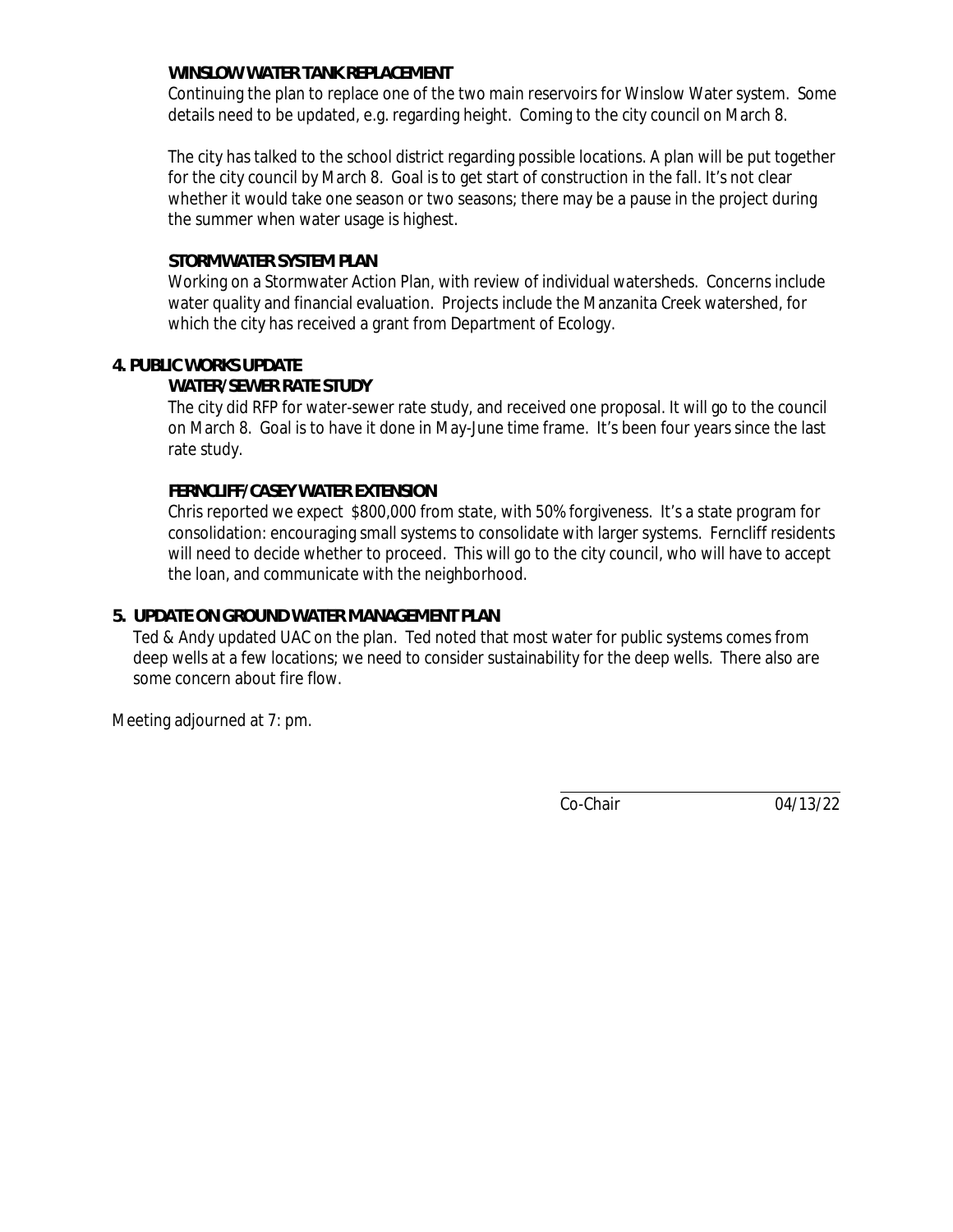

## **Department of Public Works Memorandum**

| Date:    | April 8, 2022                                 |
|----------|-----------------------------------------------|
| To:      | <b>Blair King, City Manager</b>               |
| From:    | Christopher Wierzbicki, Public Works Director |
| Subject: | South Island Sewer Capacity Status            |

#### **Executive Summary**

The City's South Island Sewer Service area, which relies on an interlocal agreement with Kitsap County Sewer District 7 (SD7) for wastewater treatment, has utilized all of the allotted equivalent residential units (ERUs) identified in the agreement. Until an agreement regarding the City's ability to reserve and purchase additional ERUs is reached, the City is unable to offer new sewer connections in the South Island Sewer service area. This means that at this time, the City cannot approve most kinds of new commercial development or new residential development in the South Island Sewer Service area - which includes the Lynwood Center Neighborhood Service Center as well as other areas – unless those developments can be approved with a septic system design.

#### **Background**

The City first provided sewer service to the Lynwood Center area of the Island via interlocal agreement with Kitsap County Sewer District 7 in 1997, 25 years ago. The City also established additional contracted sewer service areas at the south end of the Island in 2001 via Ordinance 2001-43. In 2003, South Island Sewer Local Improvement District was created for multiple south-island neighborhoods, including Lynwood Center, Point White, Emerald Heights, Rockaway, and the Blakely School (see map at the end of this memo) via Resolution 2003-38, approved in August 2003, and Ordinance 2003-38, approved in October 2003.

The City owns and maintains the sewer collection system funded by the local improvement district in the South Island Sewer area, but relies on an interlocal agreement (ILA) with SD7 for wastewater treatment from the Fort Ward wastewater treatment plant.

Based on staff calculations, the City has connected or reserved all of the 480 ERUs that were available to the City under the current ILA - 350 ERUs are physically connected, and 130 are reserved. **At this time, the City is unable to offer new sewer connections for new or existing development in the service area. The City's municipal code allows new development without a sewer connection within its sewer service areas only in very limited circumstances (see BIMC 13.12.010), and in coordination with the Kitsap County Health District Standards.**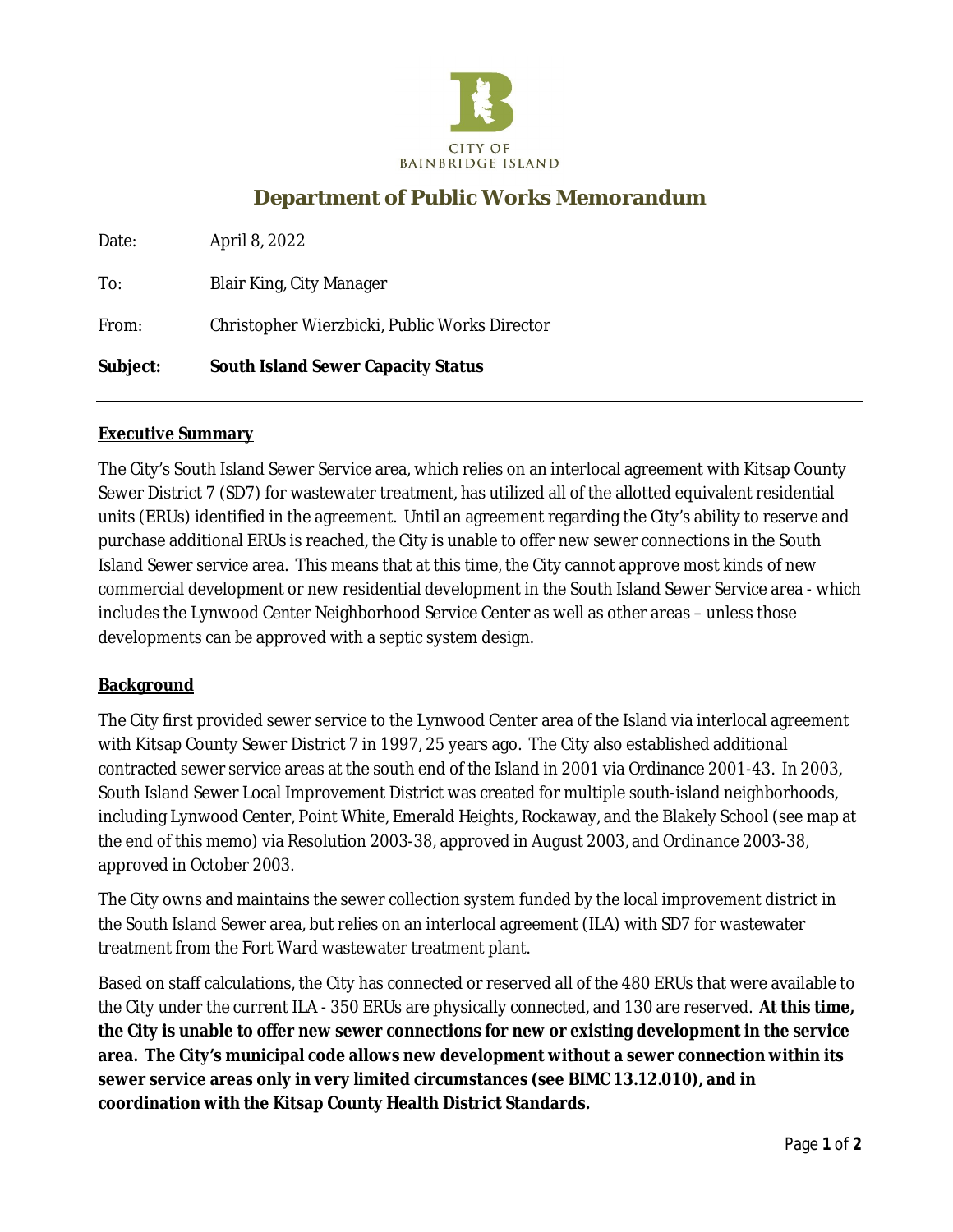For example, BIMC 13.12.010 would allow a new single-family home if a septic system design can be approved for the site. An existing home with a failing septic would only have the option of repairing or replacing a septic system if the property conditions allow. A new commercial or higher-density development would likely not have an option for a septic system, and could consider the use of a blackwater recycling system.

Sewer District 7 has benchmarked on paper that the connection of the City's 480 ERUs plus the connection of the remaining Fort Ward ERUs is the point at which SD7 should consider a capacity upgrade to the Fort Ward Wastewater Treatment Plant (WWTP). However, in conversation with SD7's District manager, it appears that there is still likely additional physical capacity at the plant to be able to allow SD7 to cautiously allow the City to reserve more ERUs in the short-term while a long-term plan for future connections and plant capacity is determined.



*A map of the South Island Sewer Service Area. The dashed black and white lines represent the boundaries of the City's service area. The pink line represents the boundary of the SD7 Fort Ward service area.*

### **Recommended Next Steps**

The decision to continue sewer service in the South Island Sewer Service area is consistent with decisions made in the past. The near-term request is that the City Council direct the City Manager to formally request 100 additional equivalent residential units from Kitsap County Sewer District No. 7 to serve the South Island Sewer Service Area.

A longer-term approach to sewer service in the South Island Sewer Service area will likely involve complex community and environmental considerations and take several months of informed research and discussion. As part of the deliberations, a new ILA may address any interest the City has in partnering with SD7 to explore planning for an upgrade to the Fort Ward WWTP in the next few years.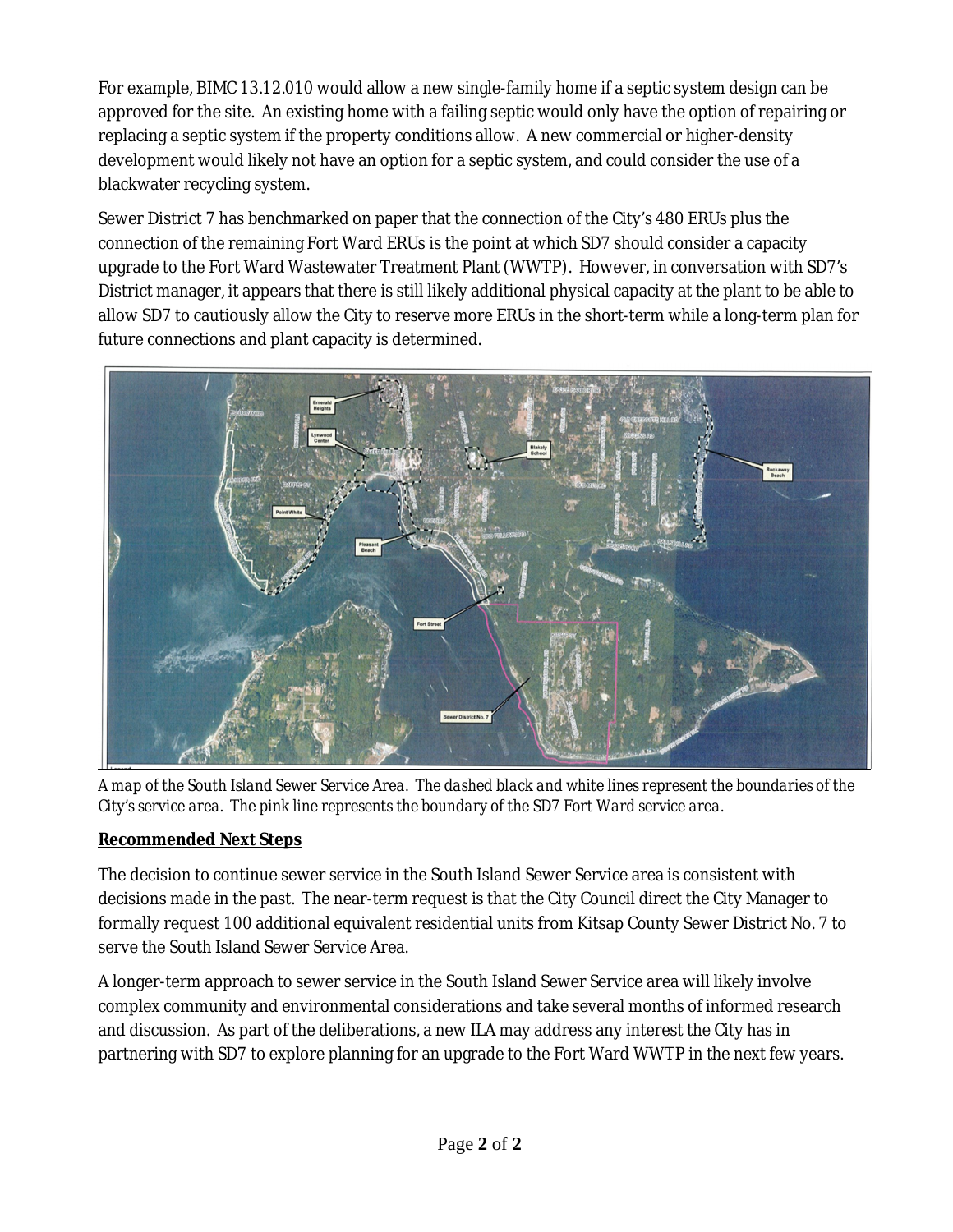# Request for Proposal



# **City of Bainbridge Island Waste Management Evaluation**

The City of Bainbridge Island is soliciting proposals from consulting firms with backgrounds and experience in evaluating and developing recommendations related to the City's waste management practices. The City's waste is currently managed by Bainbridge Disposal, a locallyowned waste management and recycling company.

After recent community conversations related to waste management on Bainbridge Island, the City is seeking an evaluation of its current approach and potential alternatives should be developed. Those conversations include: the adoption of waste reduction ordinances; concerns regarding current and future waste collection methods; a goal to optimize collection and disposal systems to minimize greenhouse gas emissions; and, the potential for the development of a City-sponsored bio-digester that would require dedicated organic waste streams.

The City envisions that this evaluation would include, but not be limited to, the following areas of focus:

- What are the City's options for the most efficient and effective method of contracting and providing waste management services?
- How does the City's current waste management model compare to other municipalities in terms of service options, rates, sustainability, etc.?
- How could the City's reduction of solid waste be improved via recycling or other methods?
- Given current data availability about solid waste disposal, recycling and composting on the Island, how could the City test or prepare an estimate of the change in recycling and composting that would occur with mandatory recycling, composting and solid waste service?

**Requirements for Qualifications Responses (as applicable)**

- Identify the person or persons proposed to be involved with the project, including any technical partners and describe their respective roles, including:
	- a. Information regarding each member's experience and qualifications;
	- b. Resume of key team members; and,
	- c. Description of how the team will be organized and led.
- Describe the consultant's relevant experience with similar projects.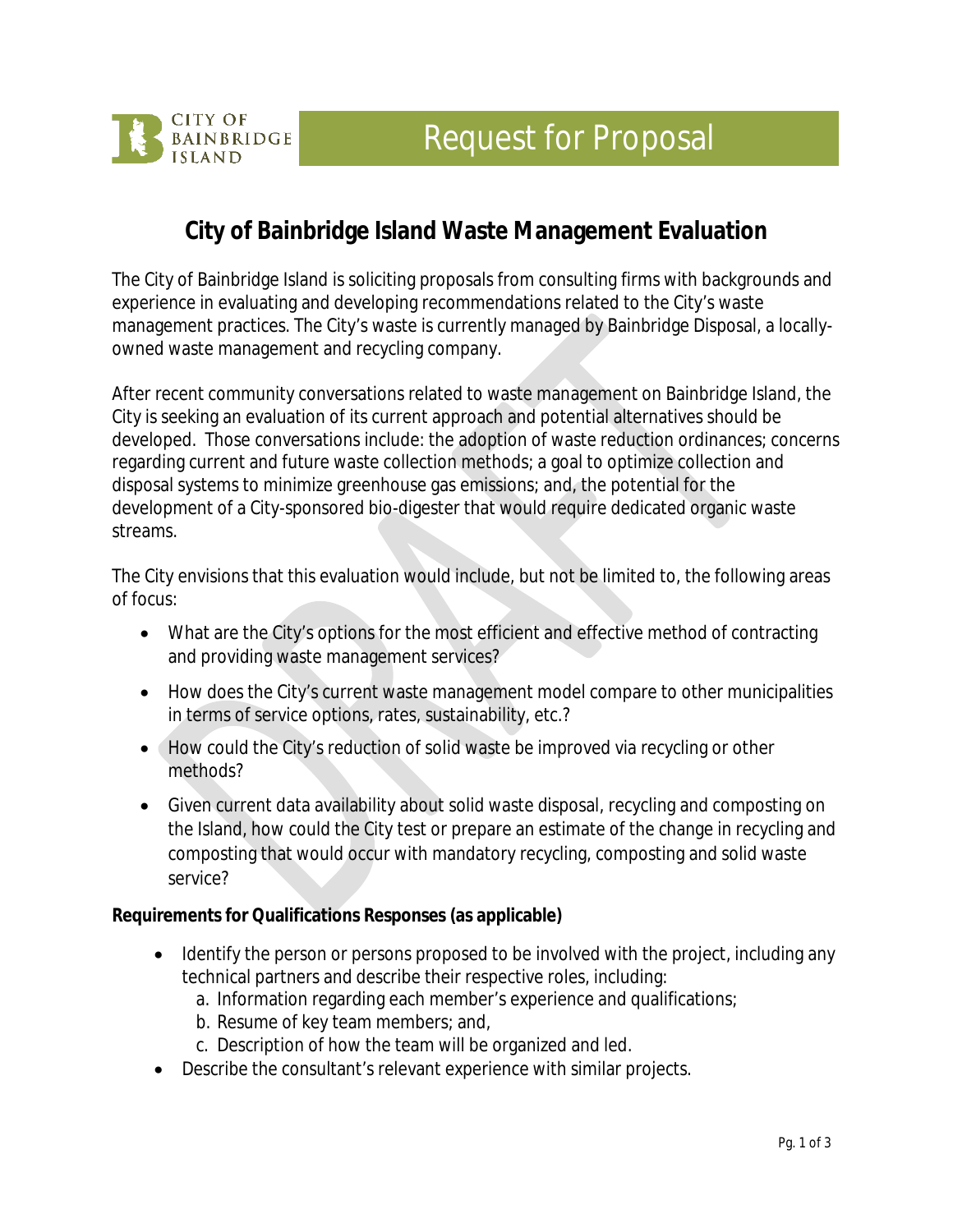**Evaluation Criteria**

Evaluation of RFP responses will be based upon the following:

- Success in implementing similar projects;
- Qualifications and availability of project team members, including references; and,
- Demonstrated understanding of the project and client needs.

**General Provisions and Conditions**

The City reserves the right to:

- Reject any and all responses;
- Waive minor irregularities in a response;
- Cancel, revise, or extend this solicitation;
- Request additional information on any response beyond that required by this RFP;
- Have the final decision on the selection; and,
- Modify the timeline and to issue addenda to this document.

#### **Schedule**

This project is scheduled to start in May 2022 and continue through the end of the year.

| Proposals Due              | Friday, April 22, 2022 |
|----------------------------|------------------------|
| <b>Consultant Selected</b> | Week of April 25, 2022 |
| <b>Contract Executed</b>   | Week of May 16, 2022   |

If you are interested in pursuing this project, we invite you to submit a proposal.

#### **Budget**

The City does not yet have a defined budget for these services. Consultant scope and fees will be negotiated as part of the proposal development and negotiation process.

#### **Submission Requirements**

Interested consultants must submit an electronic copy of the response to the RFP. The City will become owner of all submitted materials and will not pay any costs related to any responses to the RFP. All consultants must demonstrate compliance with the City's insurance requirements at the time of contract approval and obtain a City Business License.

The deadline for this RFQ is **4:00 PM, April 22, 2022** Pacific Standard Time. **Only emailed submissions will be accepted.**

**Contact Information** Christopher Wierzbicki, PE 206.780.3718 [cwierzbicki@bainbridgewa.gov](mailto:cwierzbicki@bainbridgewa.gov) City of Bainbridge Island Director of Public Works 208 Madison Ave N Bainbridge Island, WA 98110